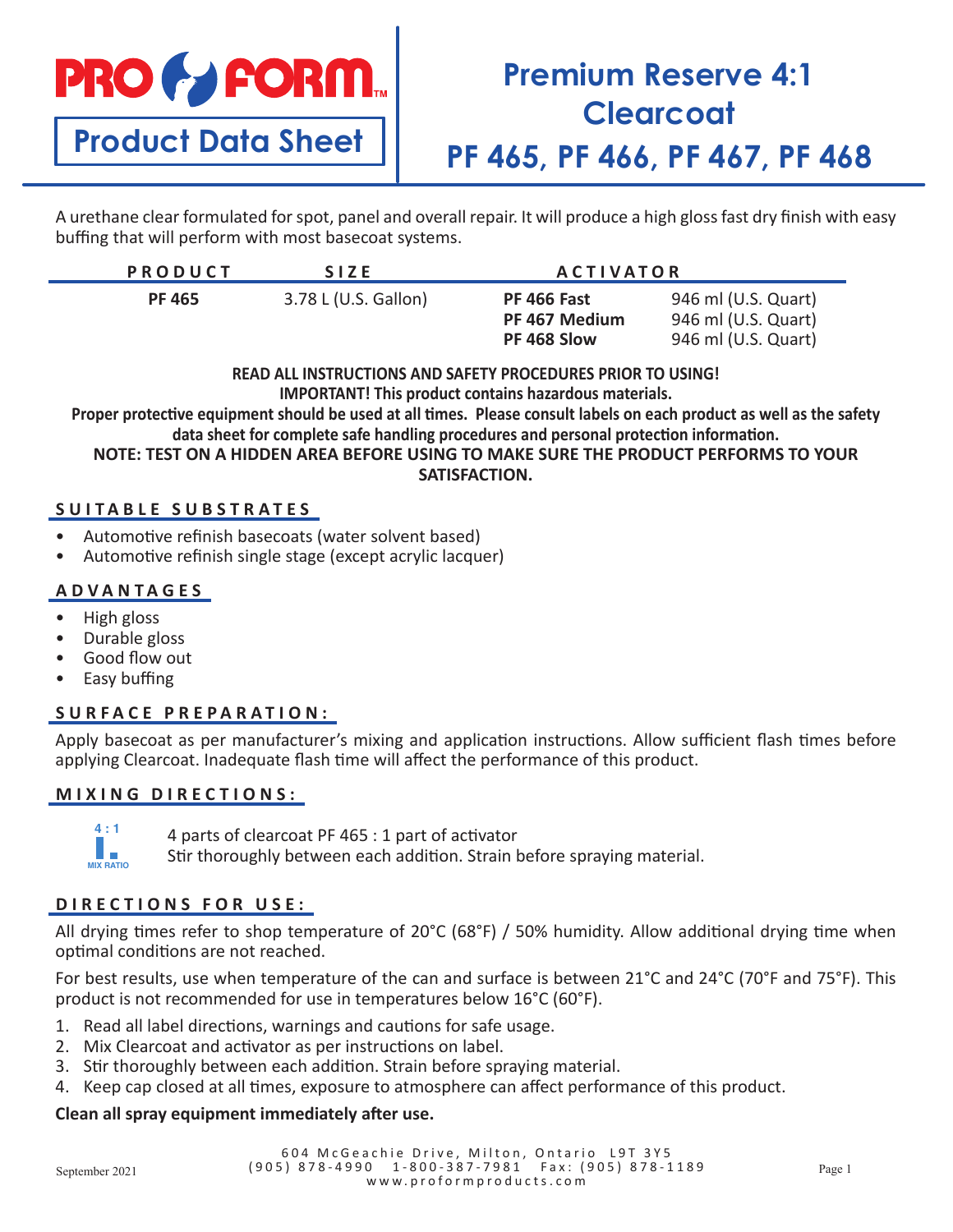

**Product Data Sheet**

## **Premium Reserve 4:1 Clearcoat PF 465, PF 466, PF 467, PF 468**

#### **SPRAY GUN AND PRESSURE:**

| <b>Gun Type</b>     | Tip                        | Air Pressure |
|---------------------|----------------------------|--------------|
| Siphon Feed         | $\vert$ 1.4-1.6 mm $\vert$ | 35-45 psi    |
| <b>Gravity Feed</b> | $\vert$ 1.2-1.6 mm         | 25-40 psi    |
| <b>HVLP</b>         | $\vert$ 1.2-1.6 mm         | 10 psi       |

Apply 2 full wet coats allowing 10 to 15 minutes flash time between coats or as conditions dictate. Caution: Do not apply over non catalyzed acrylic or synthetic enamels or acrylic lacquer finishes.

#### **DRY TIMES:**

All drying times refer to shop temperature of 20°C (68°F) / 50% humidity. Allow additional drying time when optimal conditions are not reached.

|                     | <b>PF 466 Fast</b> | PF 467 Medium | PF 468 Slow   |
|---------------------|--------------------|---------------|---------------|
| Dry to Touch:       | 15-20 minutes      | 15-20 minutes | 15-20 minutes |
| <b>Tack Free:</b>   | 50-55 minutes      | 55-60 minutes | 55-60 minutes |
| <b>Dry Through:</b> | $1.5-2$ hours      | 2-2.25 hours  | 2-2.5 hours   |
| Flash:              | 5-10 minutes       | 5-10 minutes  | 15-20 minutes |
| <b>To Sand:</b>     | 5-6 hours          | 5-6 hours     | 7-8 hours     |
| To Buff:            | 5-6 hours          | 5-6 hours     | 7-8 hours     |
| <b>To Deliver:</b>  | Overnight          | Overnight     | Overnight     |

#### **POT LIFE:**

| <b>PF 466 Fast</b> | PF 467 Medium | PF 468 Slow        |
|--------------------|---------------|--------------------|
| 2 hours            | 2.5 hours     | hours <sub>.</sub> |

**Note: Pot life will shorten as temperatures increase. Products are not recommended for use in temperature below 60°F(16°C).**

| <b>FORCE DRYING:</b> | Let the last coat flash for 20 minutes before baking. Bake at 60°C (140°F) for 20 minutes.<br>Clearcoat may be wet sanded and buffed after 1 hour cool down time. |
|----------------------|-------------------------------------------------------------------------------------------------------------------------------------------------------------------|
| <b>RECOATING:</b>    | Clearcoat may be recoated after a 24 hour dry time. Sand and then recoat.                                                                                         |
| <b>FISH EYE:</b>     | The use of fish eye eliminator is not recommended.                                                                                                                |
| <b>CLEANING</b>      | Clean equipment with lacquer thinner immediately after use.                                                                                                       |
| <b>INSTRUCTIONS:</b> |                                                                                                                                                                   |

**Caution:** It is important to test the compatibility of this product with your paint system. This product is not recommended for use in temperatures below 16°C (60°F). The use below these temperatures will affect dry times and performance.